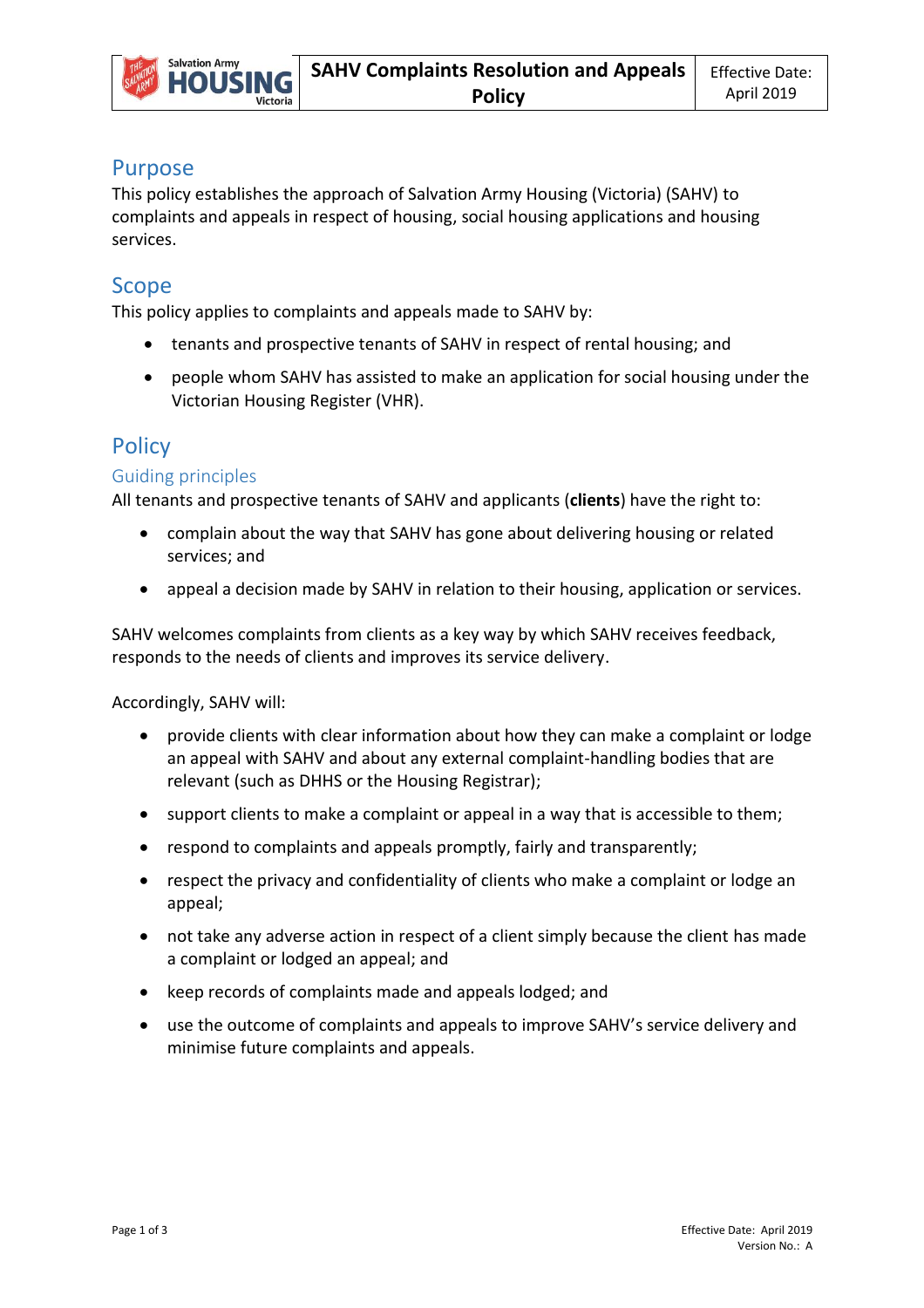

#### Complaints by tenants or prospective tenants about rental housing

Tenants or prospective tenants of SAHV who are affected by decisions of SAHV on matters relating to rental housing may ask for their complaint to be dealt with under the complaints and appeals procedure.

Under this procedure, SAHV must take all reasonable steps to resolve such complaints within 30 days after the complaint is made to SAHV.

An individual who is a tenant or prospective tenant of SAHV and who has made a complaint to SAHV may refer the complaint to the Housing Registrar for investigation if the complaint is not resolved within 30 days after it is made.

## Complaints or appeals about applications for social housing under the Victorian Housing Register

SAHV participates in the VHR by submitting applications to DHHS with a recommended outcome based on the VHR's eligibility criteria.

Where an applicant wishes to:

- make a complaint about the way in which SAHV has provided service to them in making an application for social housing; or
- appeal a decision made by SAHV in relation to the person's application for social housing to:
	- o recommend or not recommend an application for approval;
	- o approve or not approve an application;
	- o remove an application from the register; and
	- o determine if an offer of social housing is a reasonable offer,

then such applicants should first ask that the complaint be reviewed or decision be reconsidered by SAHV under the complaints and appeal procedures.

Applicants for social housing who are unhappy with the resolution of a complaint under the complaints and appeals procedure may refer the complaint to the DHHS Housing Appeals Office.

### Procedures

SAHV will establish a complaints and appeal procedures to support this policy.

SAHV will regularly monitor the effectiveness of these complaints and appeal procedures.